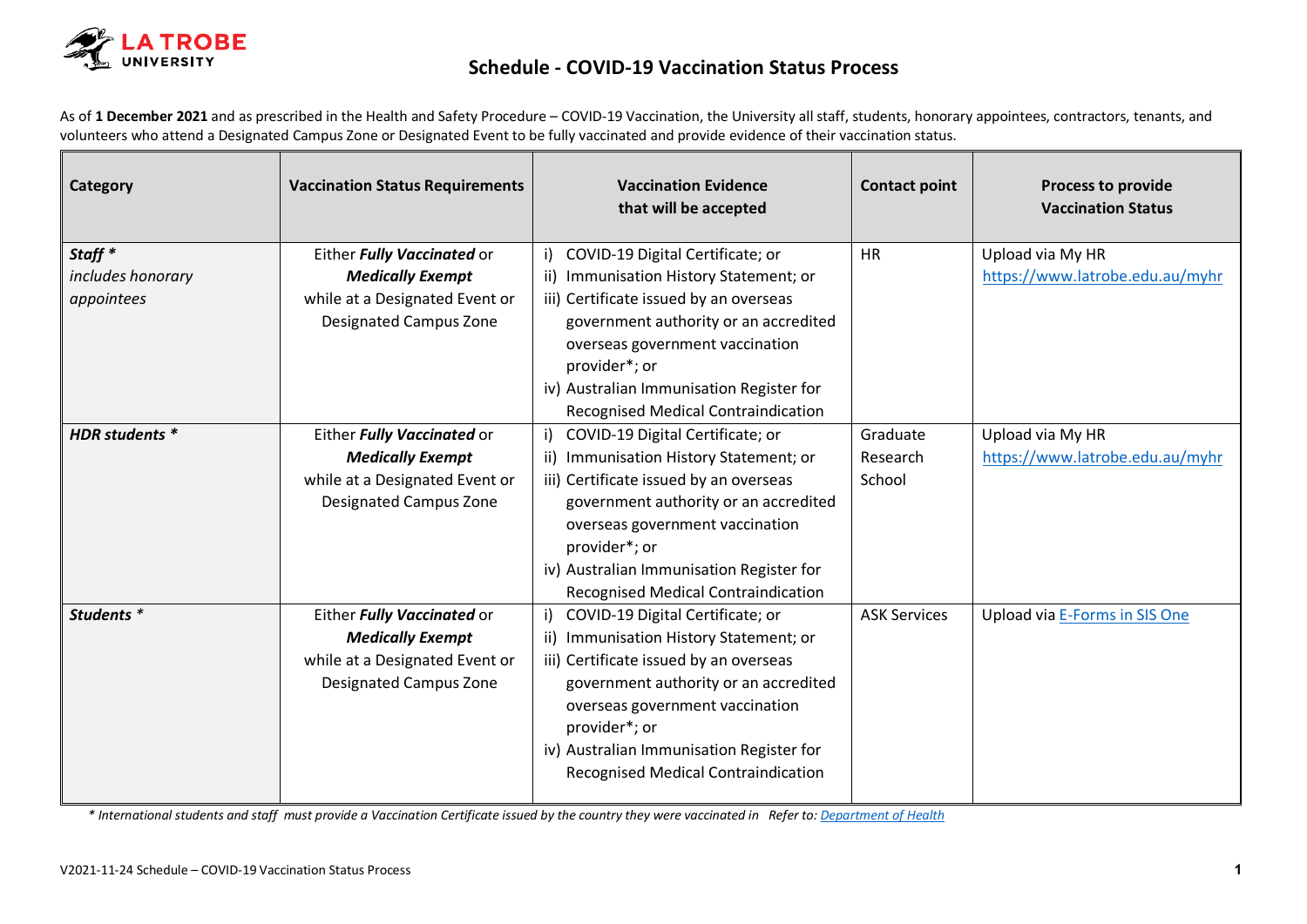

As of **1 December 2021** and as prescribed in the Health and Safety Procedure – COVID-19 Vaccination, the University all staff, students, honorary appointees, contractors, tenants, and volunteers who attend a Designated Campus Zone or Designated Event to be fully vaccinated and provide evidence of their vaccination status.

| Contractors via I&O            | Either Fully Vaccinated or       | Evidence may be sighted but not collected:  | Infrastructure | Evidence will be sighted with status |
|--------------------------------|----------------------------------|---------------------------------------------|----------------|--------------------------------------|
|                                | <b>Medically Exempt</b>          | i) COVID-19 Digital Certificate; or         | & Operations   | recorded in RAPID.                   |
|                                | while at a Designated Event or   | ii) Immunisation History Statement; or      |                |                                      |
|                                | <b>Designated Campus Zone</b>    | iii) Certificate issued by an overseas      |                |                                      |
|                                |                                  | government authority or an accredited       |                |                                      |
|                                |                                  | overseas government vaccination             |                |                                      |
|                                |                                  | provider*; or                               |                |                                      |
|                                |                                  | iv) Australian Immunisation Register for    |                |                                      |
|                                |                                  | <b>Recognised Medical Contraindication</b>  |                |                                      |
|                                |                                  |                                             |                |                                      |
| <b>Secondary School Groups</b> | Exempt while attending for       | Not required                                | Organiser in   | Not applicable                       |
|                                | the purpose of undertaking       |                                             | business area  |                                      |
|                                | authorised activities and visits |                                             |                |                                      |
|                                |                                  |                                             |                |                                      |
| <b>Tenants</b>                 | Either Fully Vaccinated or       | Evidence may be sighted but not collected:  | Infrastructure | Evidence will need to be sighted     |
|                                | <b>Medically Exempt</b>          | COVID-19 Digital Certificate; or<br>i)      | & Operations   | upon request by an authorised LTU    |
|                                | while at a Designated Event or   | Immunisation History Statement; or<br>ii)   |                | representative.                      |
|                                | <b>Designated Campus Zone</b>    | Certificate issued by an overseas<br>iii)   |                |                                      |
|                                |                                  | government authority or an                  |                |                                      |
|                                |                                  | accredited overseas government              |                |                                      |
|                                |                                  | vaccination provider*; or                   |                |                                      |
|                                |                                  | Australian Immunisation Register for<br>iv) |                |                                      |
|                                |                                  | <b>Recognised Medical Contraindication</b>  |                |                                      |
|                                |                                  |                                             |                |                                      |

*\* International students and staff must provide a Vaccination Certificate issued by the country they were vaccinated in Refer to[: Department of Health](https://www.health.gov.au/news/health-alerts/novel-coronavirus-2019-ncov-health-alert/coronavirus-covid-19-travel-and-restrictions/international-travel-and-covid-19#Approved%20and%20recognised%20vaccines)*